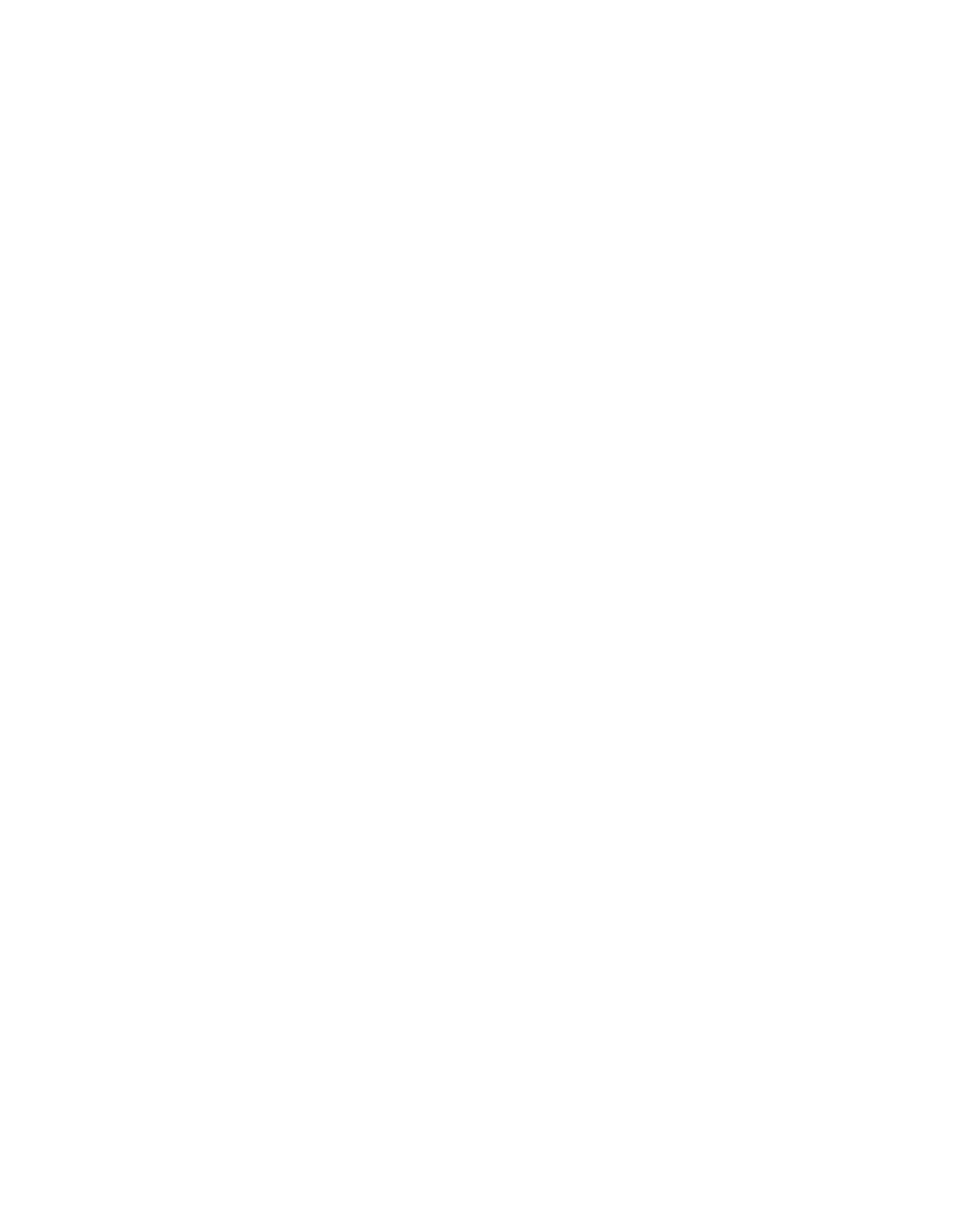A BILL to amend and reenact §61-6-19 of the Code of West Virginia, 1931, as amended; and to amend and reenact §61-7-2 of said code, all relating to defining "pepper spray"; exempting pepper spray from definition of "deadly weapons"; providing that persons over 16 years of age may carry pepper spray for the purpose of self-defense; and providing that such persons may carry pepper spray in the State Capitol Complex.

*Be it enacted by the Legislature of West Virginia:*

### **ARTICLE 6. CRIMES AGAINST THE PEACE.**

### **§61-6-19. Willful disruption of governmental processes; offenses occurring at State Capitol Complex; penalties.**

 (a) If any person willfully interrupts or molests the orderly and peaceful process of any department, division, agency, or branch of state government or of its political subdivisions, he or she is guilty of a misdemeanor and, upon conviction thereof, shall be fined not more than \$100, or confined in jail not more than six months, or both fined and confined: *Provided*, That any 5 assembly in a peaceable, lawful, and orderly manner for a redress of grievances may not be is not a violation of this section.

 (b) (1) It is unlawful for any person to bring upon the State Capitol Complex any deadly weapon as defined in §61-7-2 of this code: *Provided*, That a person who may lawfully possess a firearm may keep a firearm in his or her motor vehicle upon the State Capitol Complex if the vehicle is locked and the weapon is out of normal view: *Provided, however*, That a person may not carry upon the State Capitol Complex, a cannister of pepper spray as defined in §61-7-2 of this code that exceeds one ounce. It is unlawful for any person to willfully deface any trees, wall, floor, stairs, ceiling, column, statue, monument, structure, surface, artwork, or adornment in the State Capitol Complex. It is unlawful for any person or persons to willfully block or otherwise willfully obstruct any public access, stair, or elevator in the State Capitol Complex after being asked by a law-enforcement officer acting in his or her official capacity to desist: *Provided further,* That in order to preserve the constitutional right of the people to assemble, it is not willful blocking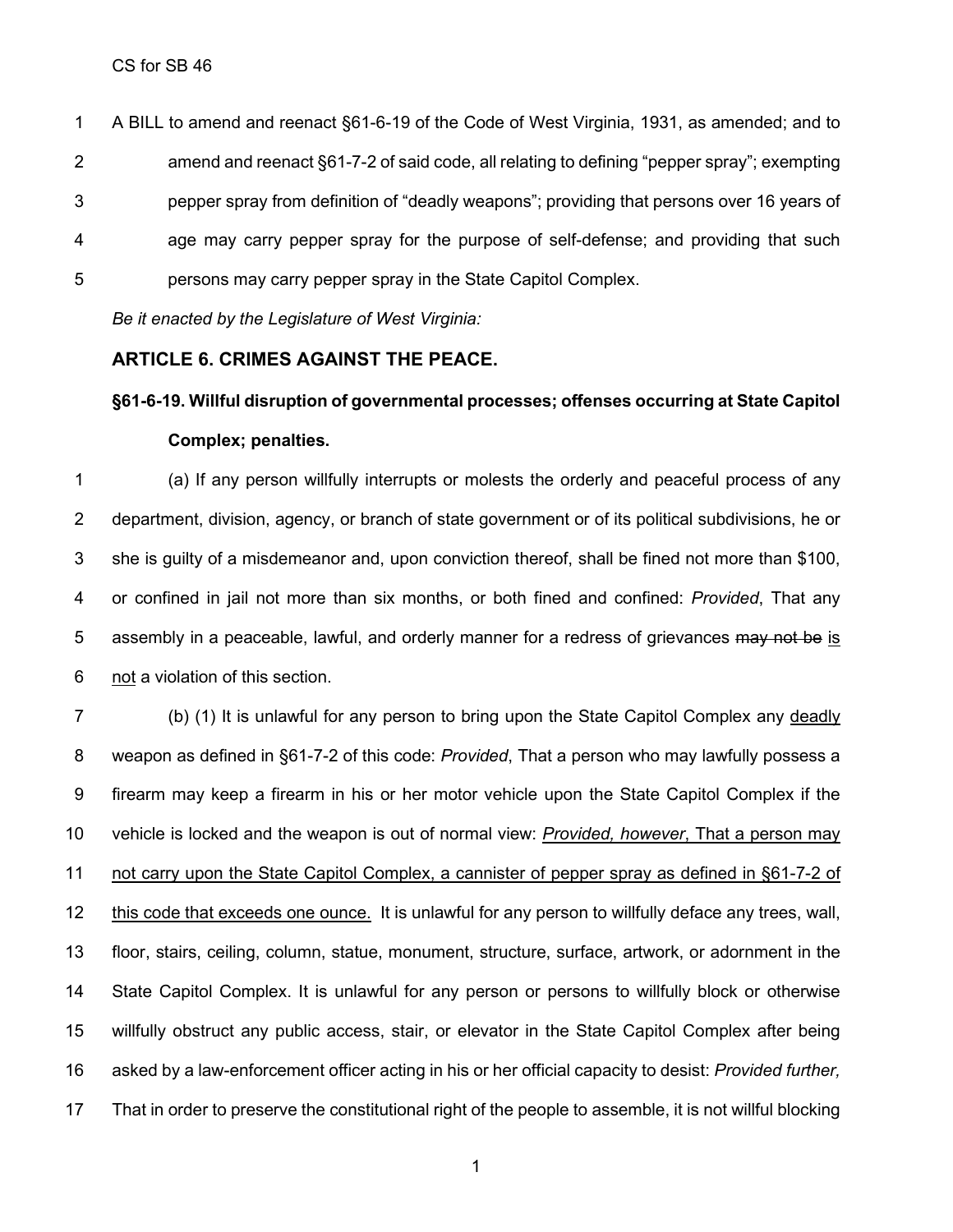or willful obstruction for persons gathered in a group or crowd if the persons move to the side or part to allow other persons to pass by the group or crowd to gain ingress or egress: *And provided further*, That this subsection does not apply to a law-enforcement officer acting in his or her official capacity.

 (2) Any person who violates this subsection is guilty of a misdemeanor and, upon conviction thereof, shall be fined not less than \$100, or confined in jail not more than six months, or both fined and confined.

### **ARTICLE 7. DANGEROUS WEAPONS.**

#### **§61-7-2. Definitions.**

As used in this article, unless the context otherwise requires:

 (1) "Blackjack" means a short bludgeon consisting, at the striking end, of an encased piece of lead or some other heavy substance and, at the handle end, a strap or springy shaft which 4 increases the force of impact when a person or object is struck. The term "blackjack" shall include 5 includes, but is not be limited to, a billy, billy club, sand club, sandbag, or slapjack.

 (2) "Gravity knife" means any knife that has a blade released from the handle by the force of gravity or the application of centrifugal force and when so released is locked in place by means of a button, spring, lever, or other locking or catching device.

 (3) "Knife" means an instrument, intended to be used or readily adaptable to be used as a weapon, consisting of a sharp-edged or sharp-pointed blade, usually made of steel, attached to 11 a handle which is capable of inflicting cutting, stabbing, or tearing wounds. The term "knife" shall 12 include includes, but is not be limited to, any dagger, dirk, poniard, or stiletto, with a blade over three and one-half inches in length, any switchblade knife or gravity knife, and any other instrument capable of inflicting cutting, stabbing, or tearing wounds. A pocket knife with a blade three and one-half inches or less in length, a hunting or fishing knife carried for hunting, fishing, sports, or other recreational uses, or a knife designed for use as a tool or household implement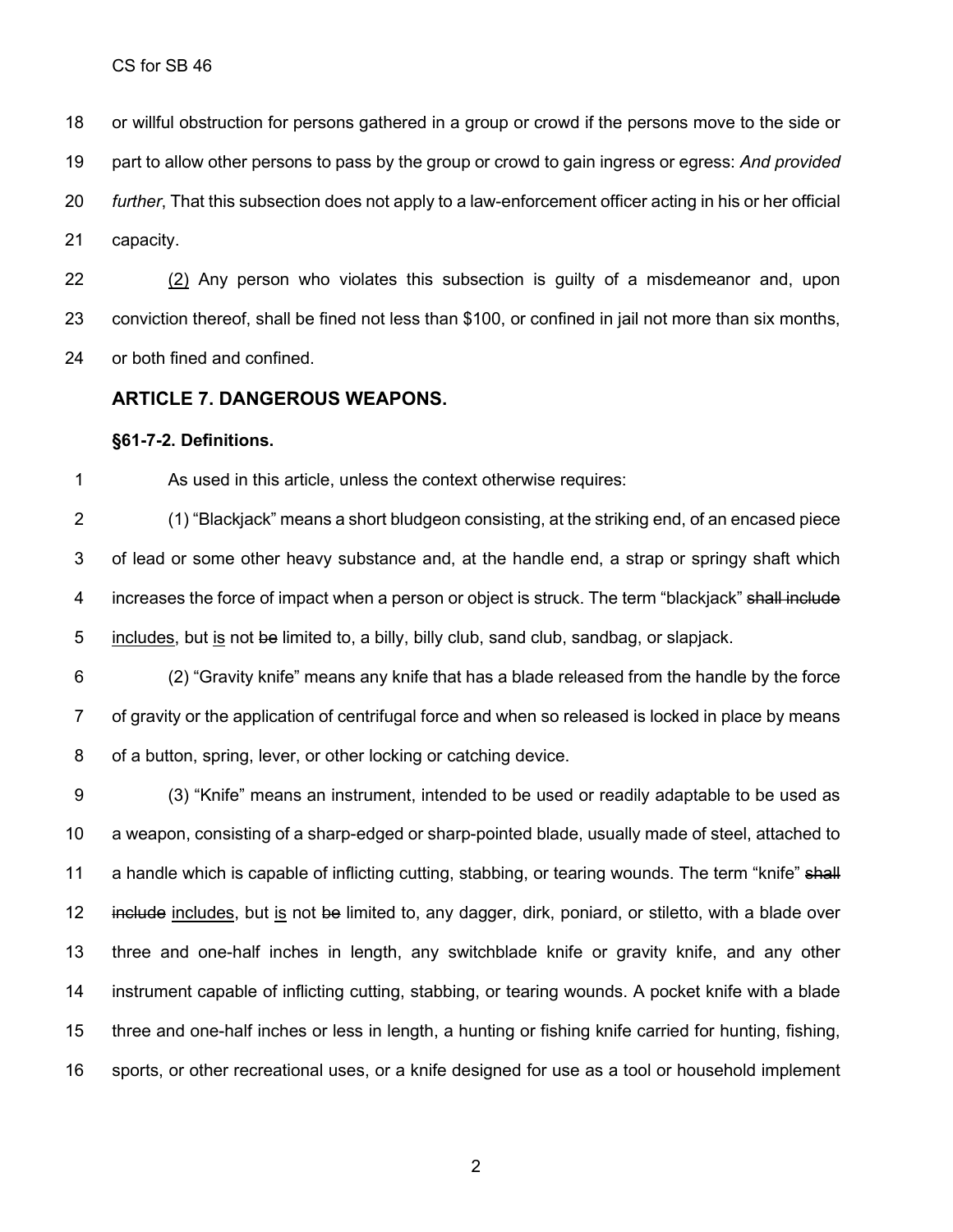17 shall is not be included within the term "knife" as defined herein in this subsection unless such the knife is knowingly used or intended to be used to produce serious bodily injury or death.

 (4) "Switchblade knife" means any knife having a spring-operated blade which opens automatically upon pressure being applied to a button, catch, or other releasing device in its handle.

 (5) "Nunchaku" means a flailing instrument consisting of two or more rigid parts, connected by a chain, cable, rope, or other nonrigid, flexible, or springy material, constructed in such a manner as to allow the rigid parts to swing freely so that one rigid part may be used as a handle and the other rigid part may be used as the striking end.

 (6) "Metallic or false knuckles" means a set of finger rings attached to a transverse piece to be worn over the front of the hand for use as a weapon and constructed in such a manner that, when striking another person with the fist or closed hand, considerable physical damage may be 29 inflicted upon the person struck. The terms "metallic or false knuckles" shall include includes any such instrument without reference to the metal or other substance or substances from which the metallic or false knuckles are made.

 (7) "Pistol" means a short firearm having a chamber which is integral with the barrel, designed to be aimed and fired by the use of a single hand.

 (8) "Revolver" means a short firearm having a cylinder of several chambers that are brought successively into line with the barrel to be discharged, designed to be aimed and fired by the use of a single hand.

 (9) "Pepper spray" means a temporarily disabling aerosol that is composed partly of capsicum oleoresin and causes irritation, blinding of the eyes, and inflammation of the nose, throat, and skin that is intended for self-defense use.

40  $(9)$  (10) "Deadly weapon" means an instrument which is designed to be used to produce 41 serious bodily injury or death or is readily adaptable to such use. The term "deadly weapon" shall 42 include includes, but is not be limited to, the instruments defined in subdivisions (1) through (8),